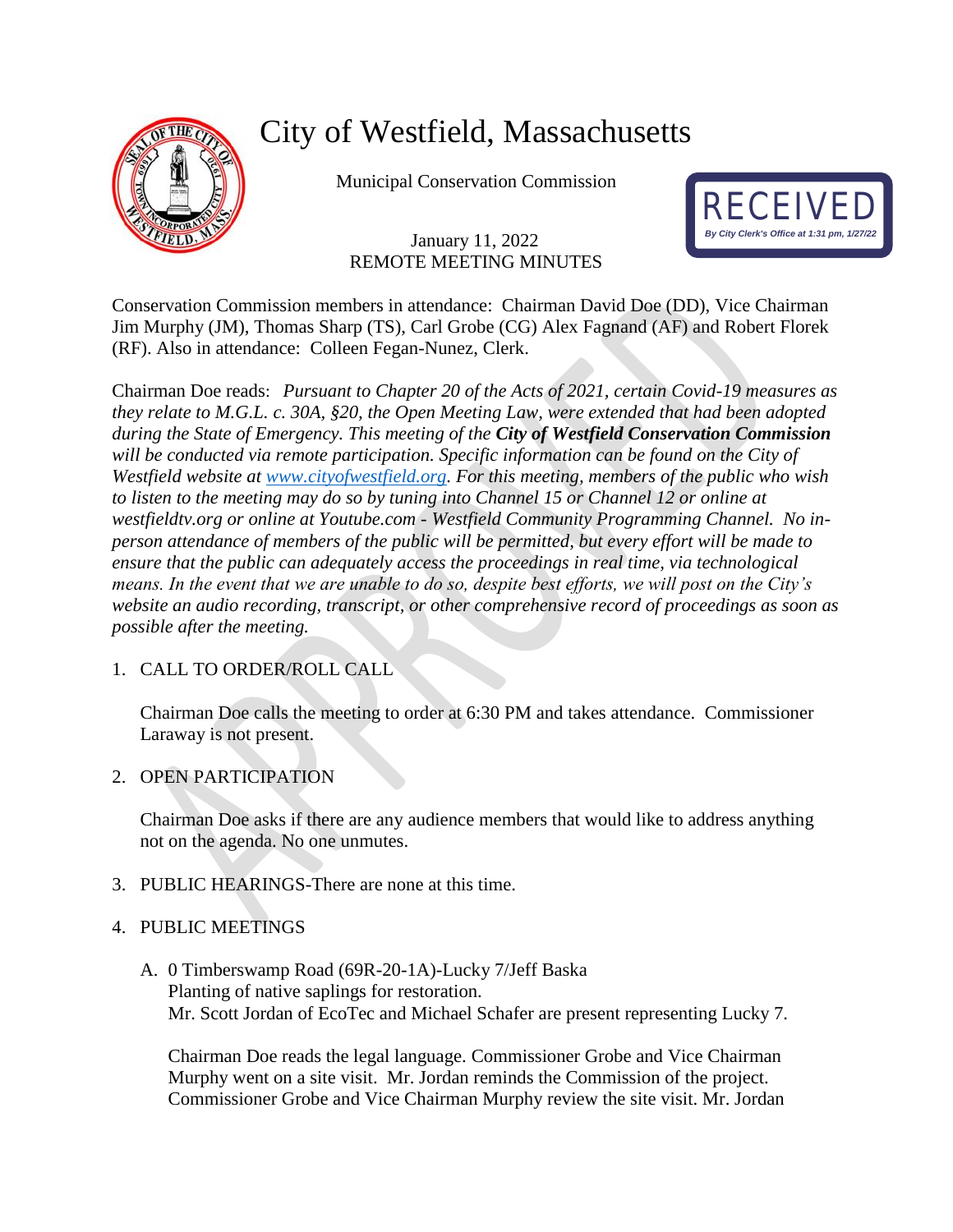reviews the plants to be installed. The Commission would like the applicant to leave 50 percent of the smaller slash and 50 percent of the downed logs. The stacks of slash can be removed.

Commissioner Sharp motions to close the Public Meeting and is seconded by Commissioner Fagnand. TS-Yes, RF-Yes, CG-Yes, JM-Yes, AF-Yes, DD-Yes The motion passes.

Vice Chairman Murphy motions:

- 1. Negative 2 for the proposed building.
- 2. Negative 3 with conditions for restoration area:
	- a. Notify Conservation Office or Chairman Doe when work is starting and is completed.
	- b. All stumps in the Restoration Area shall remain in place.
	- c. 50% of the downed logs and slash piles may remain in the Buffer Zone to enhance habitat and reduce equipment in the Buffer.
	- d. Signs shall be installed every 50 feet at the limit of the Buffer Zone prior to work.
	- e. No heavy equipment shall be used in the Buffer Zone.
	- f. Planting shall be done at the beginning  $(4/15-6/30)$  or the end  $(9/1-11/15)$ of the growing season of 2022.

and is seconded by Commissioner Sharp. TS-Yes, RF-Yes, CG-Yes, JM-Yes, AF-Yes, DD-Yes

The motion passes.

#### 5. ENFORCEMENT

A. 33 Castle Hill Road(14R-53)-Willard and Patricia Kopatz Large amount of soil dumped down the slope towards Jack's Brook. Mr. Tim Sicard is present representing Mr. Kopatz.

Clerk Nunez shows photos of the work done. The Commission decides that because the ground is frozen they will let the project wait until the ground has thawed.

Commissioner Grobe motions to continue the Enforcement Order until March 8, 2022 at 6:30 PM and is seconded by Vice Chairman Murphy. TS-Yes, RF-Yes, CG-Yes, JM-Yes, AF-Yes, DD-Yes The motion passes.

B. 300 Union Street (35R-22)-Custom Railing Metal Fabricators Violation.

Clerk Nunez updates the Commission on the communication with the property owner. She is concerned that the Commission is being pushed off. The Commission decides to have Clerk Nunez email the property owner to remind him that he could be fined.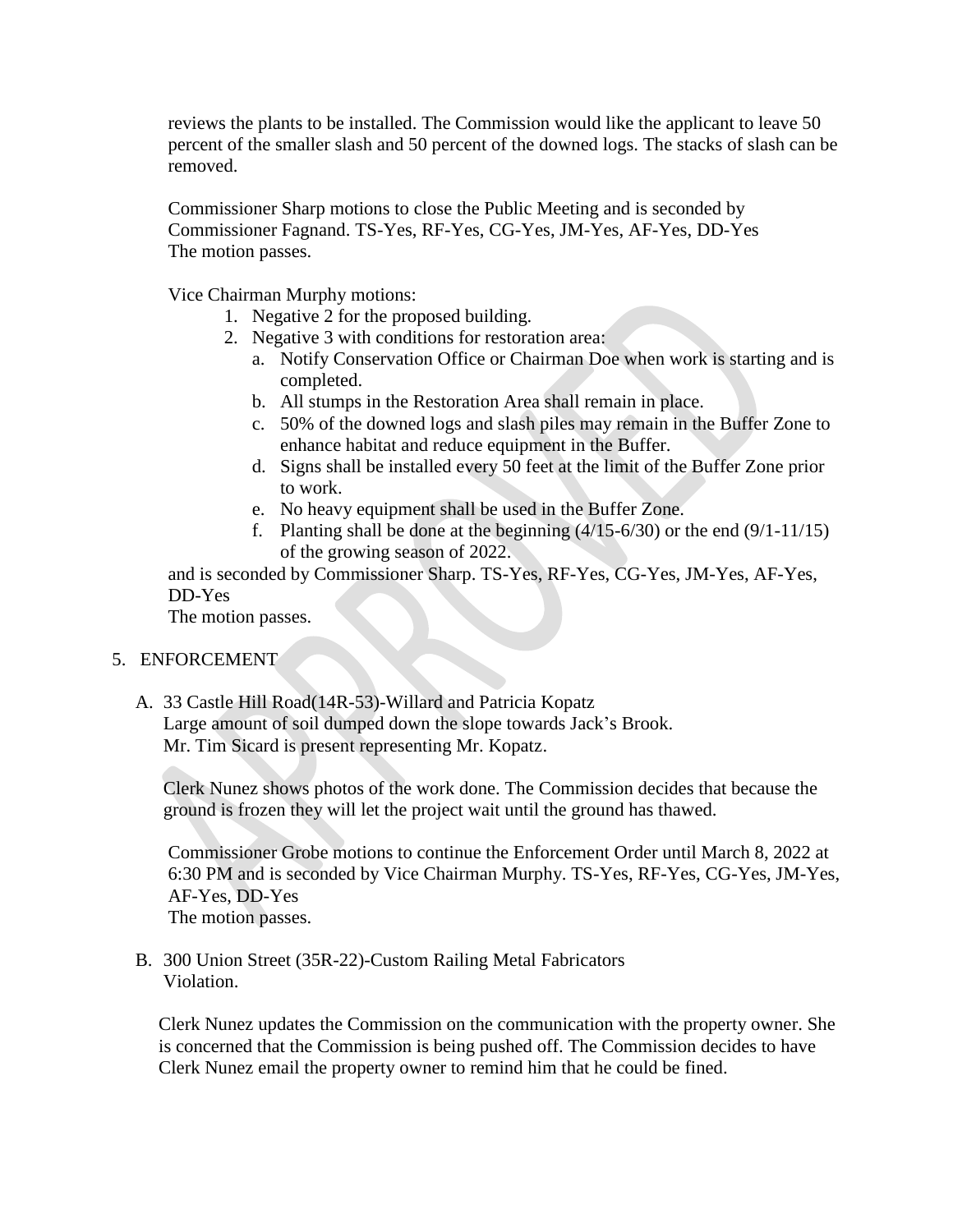Vice Chairman Murphy motions to email the property owner and is seconded by Commissioner Grobe. RF-Yes, JM-Yes, CG-Yes, AF-Yes, TS-Yes, DD-Yes The motion passes.

C. 226 Russellville Road (62R-27-1)-William and Kristine Sheldon/Done Right Homes, LLC-DEP File #333-769 Potential Violation.

Chairman Doe went on a site visit with Mr. Casey Berube from the DPW. Chairman Doe states that water is running off of a driveway and collecting on Russellville Road. He states that there is supposed to be a swale to help keep the water off the road. He states that this needs to be resolved. Mr. Sheldon states that there is no drainage under the road and the elevation is higher near 226 Russellville Road. He states that the driveway at 232 Russellville Road does not have a culvert under the driveway. He states that the culvert at 226 and 224 is only ten inches and cannot handle the amount of water. He offers to send the Commission photos. Chairman Doe states that Mr. Berube will contact Mr. Sheldon.

#### 6. DISCUSSION

A. 121 Summit Lock Road-City of Westfield DPW Emergency Certification

Chairman Doe states that there is a blockage of a swale that is causing a lot of water in the road and in the parking lot of a business. Chairman Doe states that the DPW needed to clean the swale out as soon as possible so he issued an Emergency Certification that needs to be ratified.

Commissioner Grobe motions to ratify the Emergency Certification and is seconded by Vice Chairman Murphy. RF-Yes, JM-Yes, CG-Yes, AF-Yes, TS-Yes, DD-Yes The motion passes.

B. 224-226 Russellville Road (62R-27-1) -DEP File #333-769-William and Kristine Sheldon/Done Right Homes, LLC

Chairman Doe states that the City Attorney advised the Commission to not issue this COC until the issue with the swale has been resolved.

Commissioner Sharp motions not to issue the Certificate of Compliance and is seconded by Commissioner Grobe. RF-Yes, JM-Yes, CG-Yes, AF-Yes, TS-Yes The motion passes.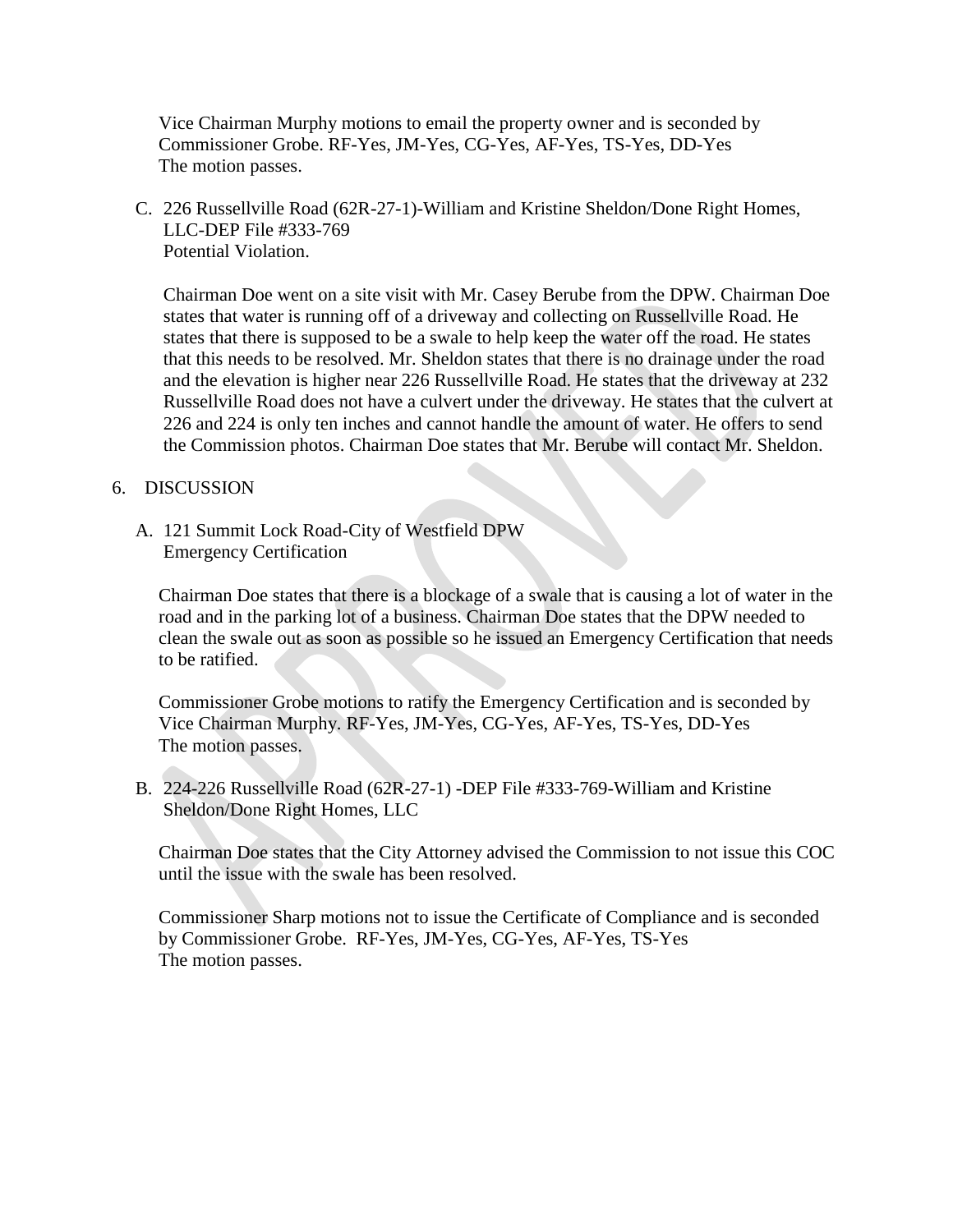C. Columbia Greenway to Country Club Drive along Shaker Road-DEP File #333-780-City of Westfield/Mark Cressotti Request for Certificate of Compliance.

#### **7:14 PM Commissioner Fagnand recuses himself and leaves the meeting.**

Chairman Doe states that this is a City project. Clerk Nunez shows photos. She states that she spoke to Mr. Mark Cressotti, City Engineer, about the erosion controls that are still in place. He told her that he feels that less damage will be caused if they are removed in the spring when the ground has thawed.

Commissioner Grobe motions to approve the Certificate of Compliance and allow erosion controls to be removed after the spring thaw and is seconded by Commissioner Florek. RF-Yes, JM-Yes, CG-Yes, AF-Abstains, TS-Yes, DD-Yes The motion passes.

### **7:17 PM Commissioner Fagnand returns to the meeting.**

D. 0 South Meadow Road (28R-6)-Compensatory Storage for East Main Street

Clerk Nunez states that this property has been mistakenly mapped as an APR, with the help of Mr. Mark Noonan, West Springfield Coordinator, the head of the APR program with the Commonwealth of Massachusetts verified that this property is not part of the APR program. Commissioner Sharp states that there is a property next door to this property that has a stock pile. Clerk Nunez says she'll send a letter.

# 7. OTHER ITEMS

A. Minutes of December 14, 2022.

Commissioner Grobe motions to approve the minutes of December 14, 2021 and is seconded by Vice Chairman Murphy. TS-Yes, CG-Yes, JM-Yes, RF-Yes, DD-Yes, AFabstains.

The motion passes.

Commissioner Sharp asks if he can discuss a issue with Timberswamp Road. He states that an unknown subject dumped some roofing shingles on the road. He asks that Clerk Nunez write a thank you letter to the two people that were instrumental in getting the shingles removed.

Commissioner Sharp motions to send thank you letters to Mr. Jay Virgilio and Mr. Casey Berube for their efforts in cleaning up illegal dumping on Timberswamp Road and is seconded by Commissioner Grobe. TS-Yes, CG-Yes, JM-Yes, RF-Yes, AF-Yes, DD-Yes The motion passes.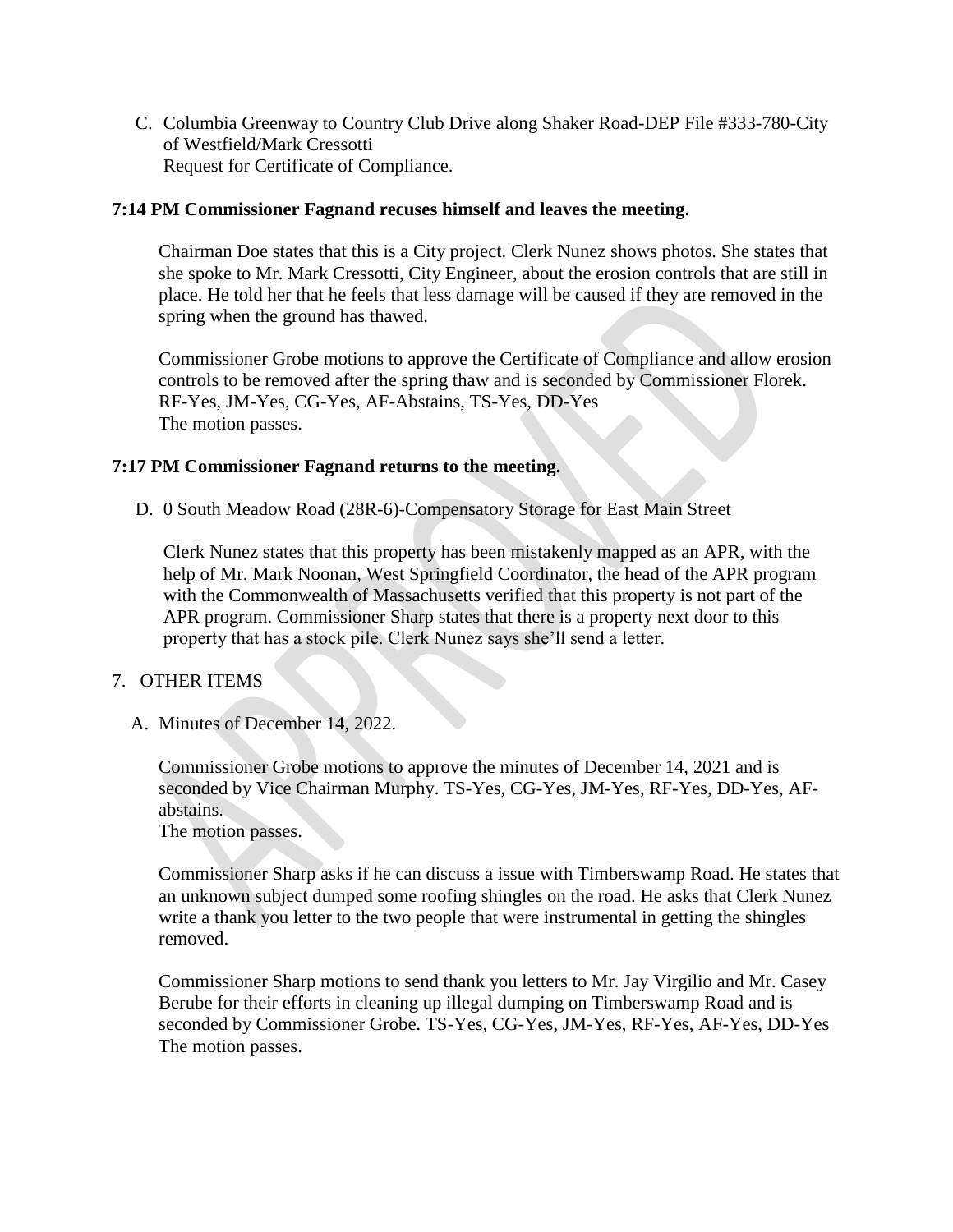#### 8. COMMISSION DISCUSSION

#### A. Regulations and Procedures Q & A

Commissioner Sharp, Commissioner Grobe and Commissioner Laraway need to submit a letter of intent and a resume to the Mayor because their Commission is expiring in February.

B. Wetland Ordinance Update

Chairman Doe states that he is unsure as to when City Council Sub-Committee be reviewing the Ordinance. City Councilor Mello states that the Sub-Committee will be moving forward with the Law Department and she expects that there will be a meeting of that Sub-Committee within the next couple of weeks.

C. Tree replacement policy (TRP)

Clerk Nunez states that she has mailed out a copy of the approved TRP and asks that the Commission adds them in to the Commission Handbook.

D. Invasive Species Management Plan for the Pitoniak Property.

Clerk Nunez States that the date of the site visit has changed to 1/26/2022 at 10:30 AM.

E. Coordinator Position

Chairman Doe states that there have been no applicants so far. The personnel Director is attempting to get funds from the City to advertise on other websites. Commissioner Sharp asks if the NOI Fees can be used to place advertisements. Clerk Nunez states that she will inquire as to whether the fees can be used for this purpose.

F. Screening Committee

Clerk Nunez states that it has been many years since the Commission has voted in the Chair and Vice Chair.

Commissioner Sharp motions to continue with Dr. David Doe as Chairman and Mr. Jim Murphy as Vice Chairman and is seconded by Commissioner Fagnand. TS-Yes, CG-Yes, RF-Yes, AF-Yes The motion passes.

Vice Chairman Murphy states that he and Commissioner Grobe did a site visit at the Westfield Water treatment plant on January  $5<sup>th</sup>$ . He states that if there is a application submitted the area will be flagged as a wetland. He states that he and Commissioner Grobe were not there to approve any delineation or make any determination as to what the area is (wetland or stream).